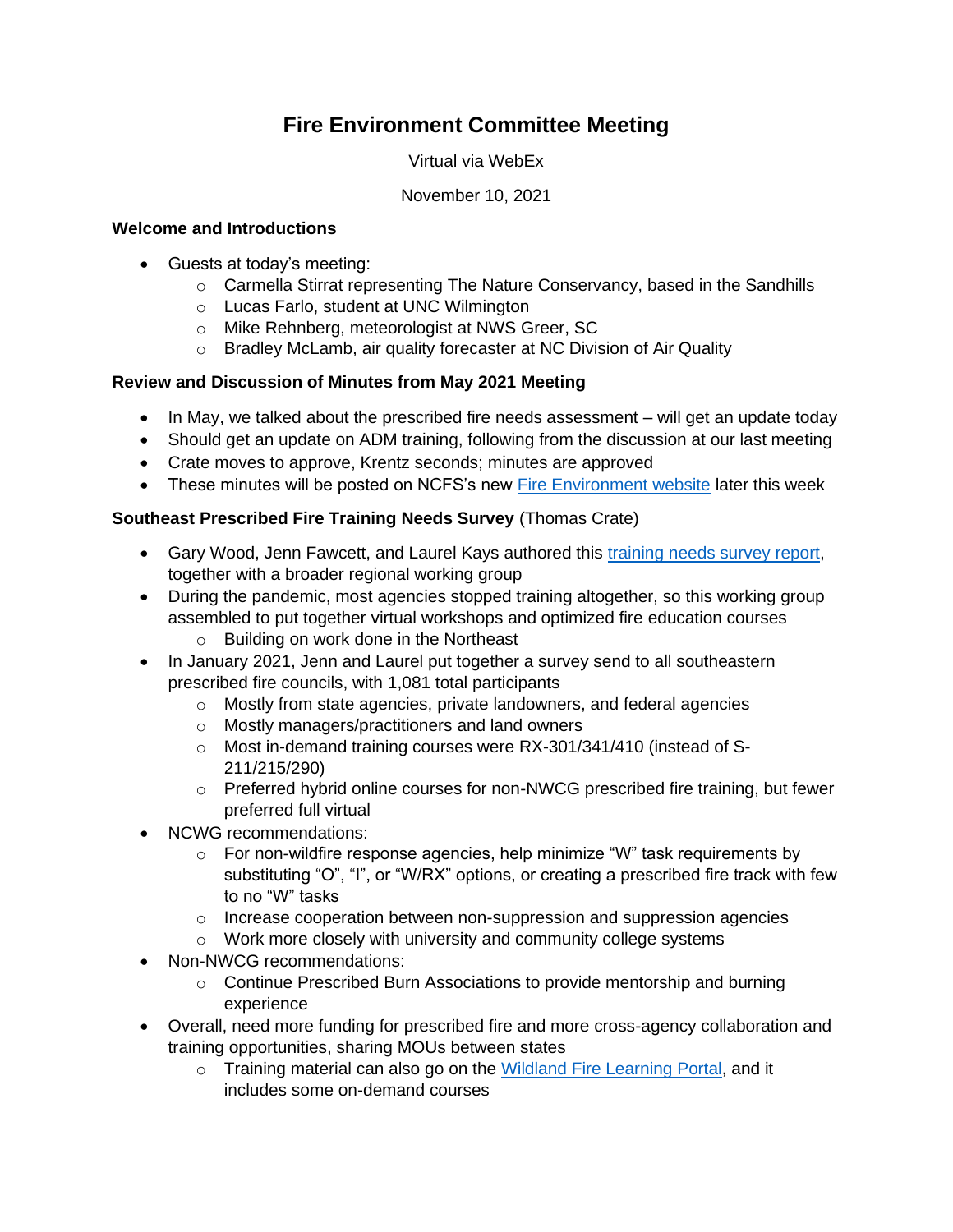- **Thomas is a portal editor, so he can add in-state training materials there**
- Currently, a shortage of instructors, so may need to form training teams to travel and provide 1-2 weeks of on-site training and mentoring
- Next, the work group will break into specific committees with possible additional surveys
- NC shares many of the same needs and issues as at the regional level, especially training needs for collaborating agencies (e.g., state parks) and finding qualified instructors and mentors
	- o For interagency classes, main need would be RX-410 (for smoke issues)

## **Seasonal Weather Update and Outlook** (Corey Davis)

- Note: full [winter outlook blog post](https://climate.ncsu.edu/blog/2021/11/winter-outlook-2021-22-la-nina-take-two/) is posted on the SCO website
- Recently, a wet and cooler start to summer transitioning to a warmer and drier fall
- Most fall cold frontal passages have been moisture-limited, with few tropical systems affecting NC (Claudette in June, Elsa in July, and Fred in August)
- Drought has emerged in the SW Piedmont, Sandhills, and Coastal Plain in recent weeks due to dry weather over the past few months and declining soil moisture
- A moderate La Niña event is emerging for the second year in a row, which typically means warmer and drier winters for NC
	- $\circ$  Last year didn't have the expected impacts, potentially because of warmer water in the Pacific just north of the equator
- A very dry winter like 2010-11 would likely mean a bad spring fire season, but a slightly dry winter like 2017-18 may not bring significant degradation
- [NOAA's winter outlook](https://www.noaa.gov/news-release/us-winter-outlook-drier-warmer-south-wetter-north-with-return-of-la-nina) calls for above-normal temperatures and enhanced odds of below-normal precipitation across most of NC
	- $\circ$  Matches typical La Niña impacts, but unknown how much this year's event will affect us or whether we might flip back into a wet pattern, as we did in June

## **Recent Fire Weather Portal Updates** (Corey Davis)

- Over the summer, we decided to do a "hard transition" to NFDRSv49 (formerly NFDRS2016) beginning on Oct. 1 in the [Fire Weather Intelligence Portal,](https://climate.ncsu.edu/fwip) so dates before then will show the old NFDRS data and dates after that will show NFDRSv4 data
- This transition is apparent on the meteograms, which may show a jump in values on Oct. 1 in the raw data or historical statistics
- NFDRS estimates are now available for ~20 additional ECONet stations in NC
- The public-facing Adjective Rating map on the [fire-focused website](https://climate.ncsu.edu/fire/) now uses NFDRSv4 data and the updated breakpoints from the FDOP
- The [Hazard Assessment Tool](https://products.climate.ncsu.edu/fwip/hazard.php) has also been updated with NFDRSv4 data and breakpoints, plus additional helpful features for setting readiness plans, including past 10-day average Hazard/Staffing Level and maximum 24-hour precipitation over the past 14 days
- A few issues came up with WIMS, mainly with ECONets not showing NFDRSv4 data or having KBDIs reset, but those seem to be mostly resolved
- Remaining tasks:
	- o Generate historical NFDRSv4 data for remaining ECONets (to show on meteograms)
	- o Update DENSCA to use NFDRSv4 data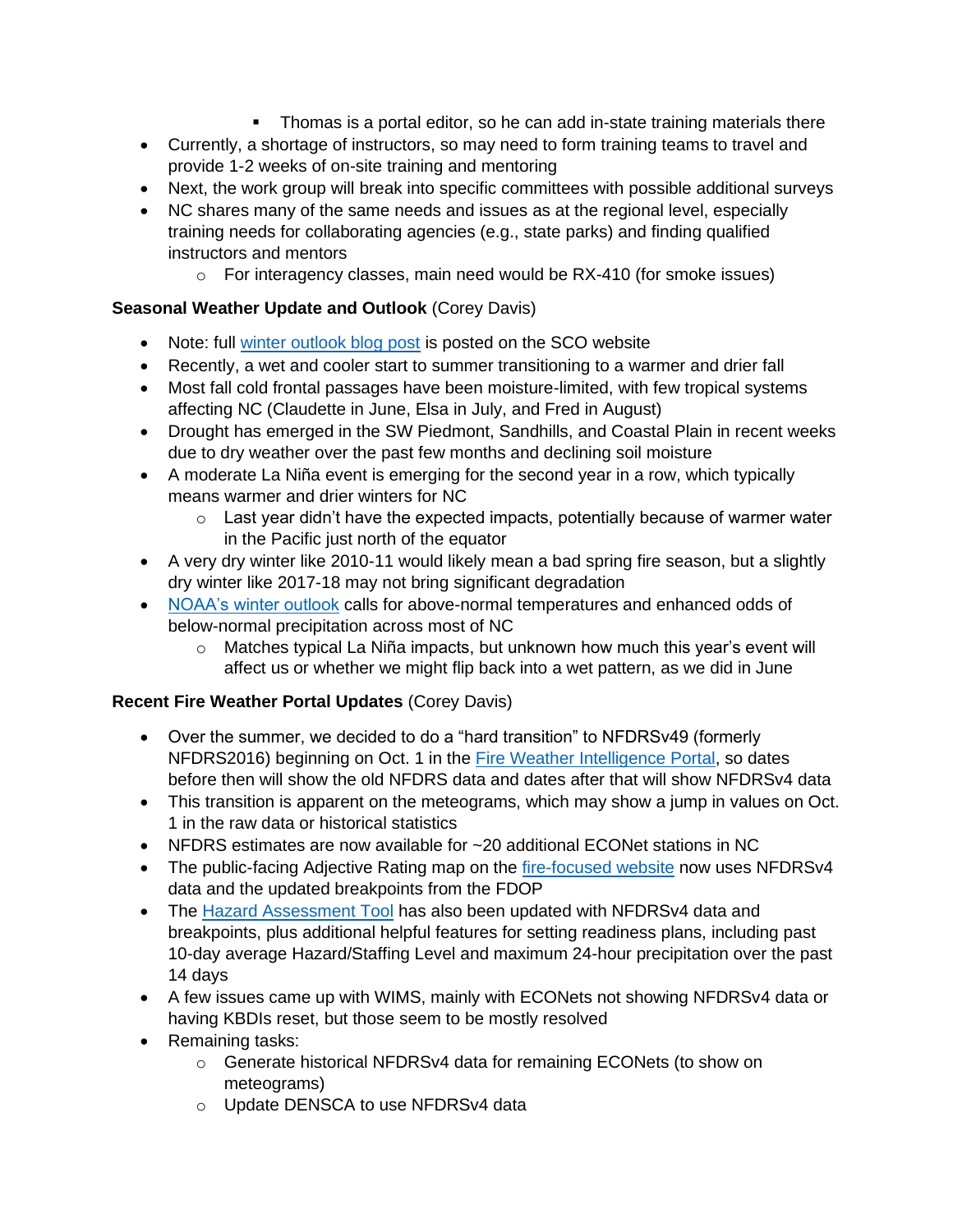- $\circ$  Adding percentile options for fire danger parameters (viewing recent conditions in a historical context on all days, days with fires, days with large fires)
- The [Station Status tool](https://products.climate.ncsu.edu/fwip/status.php) was also updated to provide a more user-friendly map interface for viewing the recent availability of weather and fire danger data
- In the Portal, the Climate Prediction Center's weekly data files have been added for two parameters:
	- o Palmer Drought Severity Index, a longer-term drought indicator
	- o Palmer Z-Index, a shorter-term/monthly drought indicator

## **NC Prescribed Fire Needs Assessment Update** (Lukas Farlo)

- NC's first fire needs assessment compares the current fire regime to the natural fire regime
- How to determine the natural fire regime?
	- $\circ$  Currently working on collecting data from USFS, USFWS, NPS, Fort Bragg, Camp Lejeune, NC Wildlife, TNC, and many others
	- $\circ$  Comparing these direct burn records against remotely sensed fire info. from SE FIREMAP
		- Agencies collect data in different formats, and aggregating those can be time-consuming
	- o Could also work with the lab at Salem College or Dr. Cecil Frost?
- Assessment will help inform policymakers, land managers, and prescribed burns
- Timeline is having a written report done in about a year and a half
	- o Also hope to create a publicly available web map service
- For questions or ideas, email Lukas at lmf8085@uncw.edu

# **Atmospheric Dispersion Modeling Training Discussion** (Chris Jordan)

- The new Fuel & Fire Tool is now available, after development with Bill Jackson
	- o Offers more fuelbed choices
	- $\circ$  Can edit fuelbeds and environmental inputs (fuel moisture, wind speed, etc.) and run FCCS, Consume, and FEPS
- Also a new interface to build PC-HYSPLIT files
	- o Can pull in emissions data from Fuel & Fire Tool
	- o Can pull in hourly weather from NWS for your burn location
- Will a tutorial be created like the [one for the old FEPS?](https://www.fs.fed.us/pnw/fera/research/tutorials/materials/feps_tutorial_html/)
	- $\circ$  Bill Jackson said it would take \$4,000 to \$6,000 to create a new video -- could Prescribed Fire Council, NCFS, and NC Wildlife each kick in a little?

# **NC Fire Danger Operating Plan, NFDRSv4 Update** (Cabe Speary)

- NC Fire Danger Operating Plan:
	- o Background: the National Wildfire Coordinating Group requires federal agencies to have a fire danger operating plan, and as a state agency, NCFS has created one as well since 2018
	- $\circ$  Cabe went to workshops in KY and LA to help them develop state operating plans, and a workshop was hosted in March 2021 in NC to help update NC's plan
	- o FDOP correlates fire danger ratings with decisions such as staffing levels, burn bans, and prevention actions (messaging)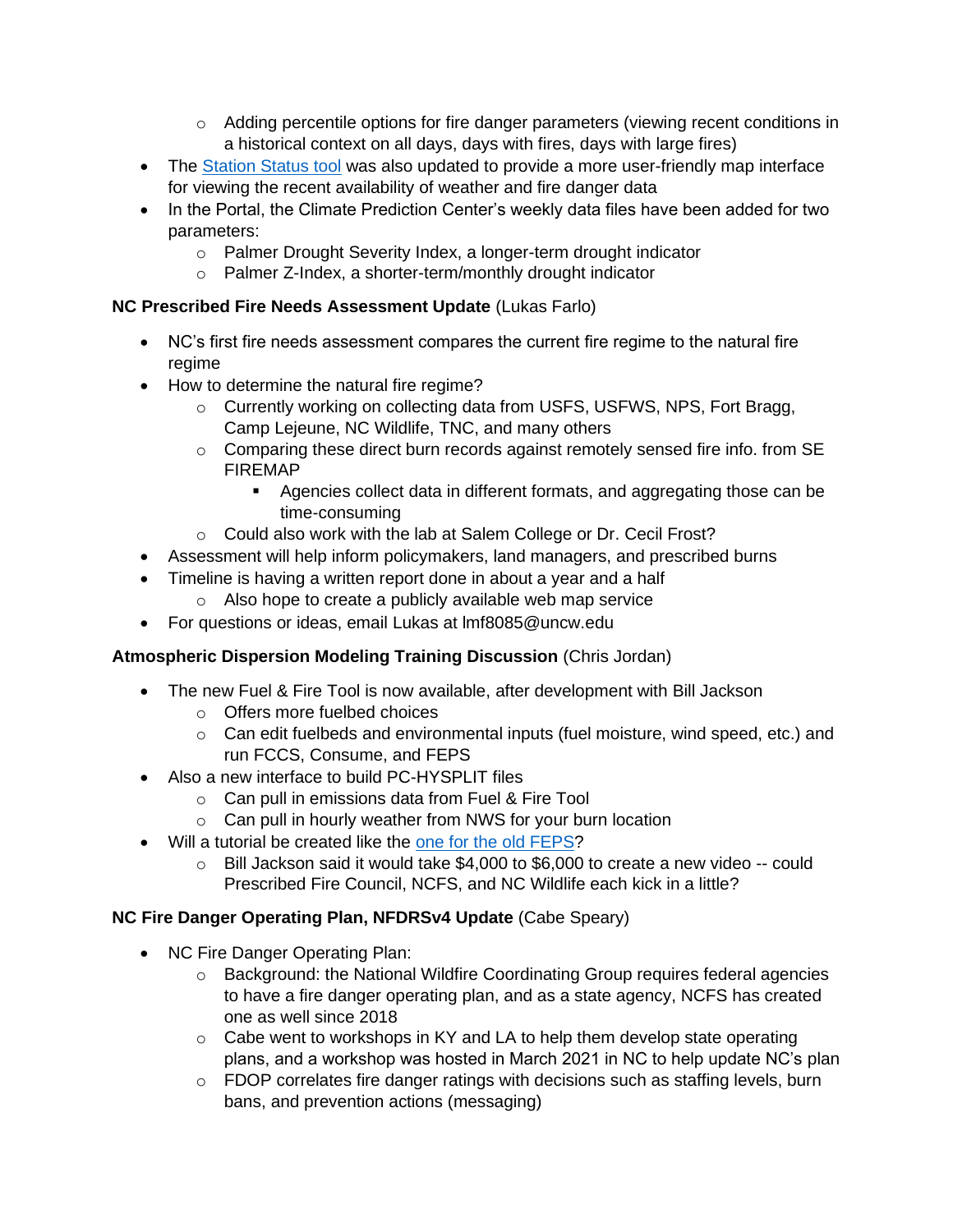- $\circ$  Adjective Rating is the public-facing "Smokey the Bear" scale from Low to Extreme fire danger
	- In NC's FDOP, it uses ERC and 100-hour fuel moisture, so it evolves fairly slowly (compared to indicators with a wind component)
- o Hazard/Staffing Level helps agencies set daily readiness plans, together with other indicators such as available resources and personnel
	- **.** In NC's FDOP, it uses BI and 100-hour fuel moisture
- $\circ$  Severity Levels are based on the Hazard/Staffing Level for the last 10 days, the drought status or lack of precipitation in the past 14 days, weather patterns or critical weather events in the Fire Weather Forecast, and number of FDRAs impacted
- o FDOP is out for final review until November 15
- NFDRSv4 update:
	- $\circ$  New version incorporates new fire science & technology (such as RAWS), better computing power since the 78/88 updates
	- $\circ$  Includes a new dead fuel moisture model that more accurately responds to environmental changes, and the fuel sizes can be adjusted per station
		- We're seeing higher dead fuel moistures with the new models, but that should be more accurate (so a 5% value under the old system may translate to 8 or 9% now)
	- o Also a new live fuel moisture model, the Growing Season Index (based on low temperatures, day length, and vapor pressure deficit as a proxy for soil moisture)
		- Better mimics actual plant conditions, and avoids having to manually set freeze dates/green-up dates in WIMS
	- o Reduces number of fuel models from 20 to 5
	- o For more info. about NFDRSv4, see the YouTube videos on [NCFS's channel](https://www.youtube.com/user/ncforestservice/)
	- o New [fire danger cards](https://www.ncforestservice.gov/fire_control/fc_pocketcards.htm) are being updated and posted on the NCFS website
		- Can help acclimate to what the different indices are showing and what their typical and extreme values are throughout the year
	- o Issues with the new system:
		- 8 of NC's FDRAs work well with fuel model X, but not for the Sandhills, which uses model Z (includes no live fuels and an even loading of 1-hour, 10-hour, 100-hour, and 1000-hour fuels, similar to a slash site)
		- **•** This fall, we're seeing hazard/staffing levels that are too high since live fuel moistures have dropped to their minimums and Burning Index values are inflated
			- Apparently the photoperiod/day length is the problem in the GSI
			- Note: you may see values jumping around a bit as adjustments are made in WIMS
		- Removal of the old models has been postponed until next May, mainly since some national products are still being updated
		- Forecasts for Burning Index are running too high, which also affects the hazard/staffing levels

# **Training Needs/Offerings**

- Based on survey findings, RX-410 is a major need
	- o NC has the personnel to put it on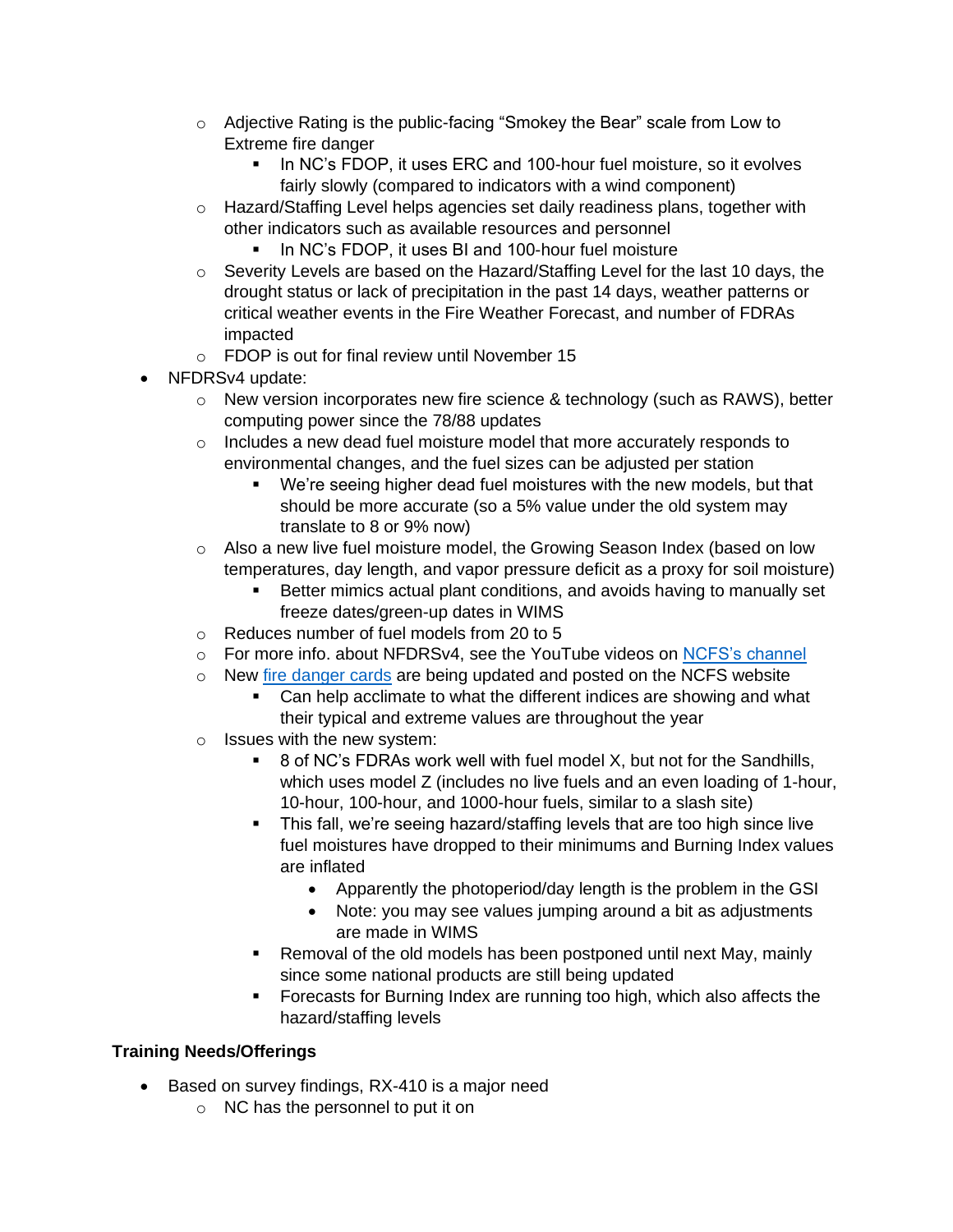- $\circ$  Probably best to hold this course in person, although it's being hosted virtual by U-Idaho
- o Cabe and Thomas will talk with Aaron Gay about holding this?
- NCFS Covid restrictions: can hold "mission-critical" training in person
- Upcoming offerings:
	- o S-290 on Feb. 21-25 in Browns Summit
	- o Mountain Fire Academy on Feb. 28-Mar 4 (L-280, S-215, S-230, and line locator school)
	- o S-390 on June 13-17 in Crossnore
	- o Coastal Fire Academy on June 20-24 (L-280, S-215, S-200, S-290)
	- o S-211 pump school on June 27-July 1 in Crossnore
- No certified burner training on the schedule
	- $\circ$  Hybrid course worked well, but it takes a lot of coordination, and paying online is difficult since they can't accept credit cards
	- o Likely will be an in-person course next time it's offered
- From Wildland Fire Learning Portal, all training for the southern area has been cancelled
	- o But a TN/KY course will be held in early January?
	- o But basic on-demand courses are hosted there
	- o Thomas is building RT-130 refresher course in the Portal, expected to be released by December 1
		- May need to have local access to a practice shelter to meet final requirements
- From Kevin Harvell: planning for a prescribed burn school next year, which should have room for cooperators
- NC State Parks will host a southern area engine academy in fall 2022

# **Agency/Program Updates**

- NCFS Forest Protection
	- o No changes to fire staff
	- o Christy Adams promoted to I&E branch head
	- $\circ$  Ashley Snider is the new multimedia specialist, working on the website and social media
	- o Statewide, 196 burns for 16,030 acres since the last meeting across all agencies
		- For NCFS, 67 burns for 3,243 acres mostly site prep
	- o Since last meeting, 1,401 wildfires for 3,469 acres
	- $\circ$  This year, running about average for acres burned and above average for wildfires
	- o NC had 233 dispatches to 11 states beginning in May
	- o [fiResponse tool](https://ncfspublic.firesponse.com/) went live Oct. 1, and fire info. will be full moved there on Jan. 1
	- $\circ$  New organic soil moisture station at the Dare Bomb Range, designed after NCSCO's research stations
		- 2 columns of sensors with 4 sensors in each (at depths of 10 cm, 25 cm, 50 cm, and 1 meter)
		- Station is recording data but the number of sensors is beyond WFMI's abilities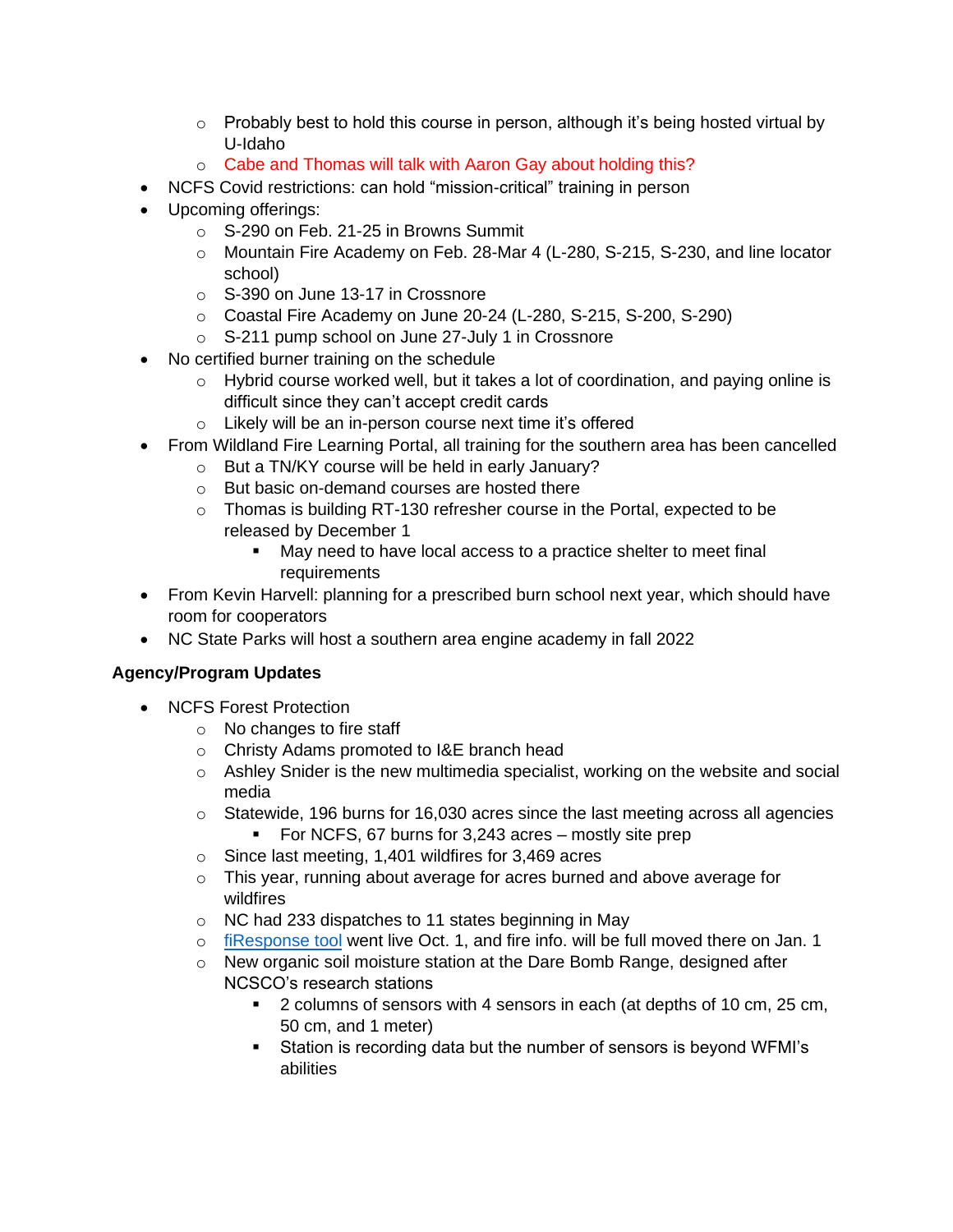- WFMI system is undergoing a major upgrade that should support this data access
- Possibly setting up another station at Camp Lejeune? Would also like to have one in the northern Coastal Plain and maybe Green Swamp within the next few years
- NCFS Region 2 (Kevin Harvell)
	- o Around 10 vacancies, mostly ACRs and FFEOs
		- **■** Including FFEOs in Anson, Richmond, Chatham, Northampton counties
	- o About 45% of initial attack forces have less than 5 years' experience
	- $\circ$  Brand new engine went into service in August; was in Washington state for 7 weeks
	- o New tractor coming for Sampson County by the end of the fiscal year
	- o Handful of new type 6 engines across the region
	- o 2 new district rangers: Carla Freeman and Phillip Ramsey
	- o Sauratown Mountain fire has burned 10-15 acres so far, mid-slope in the rocks with 4-5 feet of duff
- National Parks (Chris Corrigan)
	- o Wet pattern in the Mountains is coming to an end
	- o Critical staffing shortages: FMO position has been vacant for a year
	- o Currently shut down for fall burning in the Smokies, pending the Fire Management Plan is being updated
	- o New RAWS station was added on Hatteras Island in Buxton this fall
- BIA (Reese Kerbow)
	- o Cow Mountain RAWS movement is complete due to development near the old station area and data not transmitting
	- o Note: their RAWS stations are not reporting fire danger ratings in the Portal ■ Cabe will check their settings in WIMS
	- o Hired: one type 6 engine fully staffed, 2x fire module on station, will be flying 4x GS04 postions (1x ENG, 3x fire module)
	- o 4x Rx WUI Burn scheduled (more to come), will be conducting an engine operator course for our employees to meet new NWCG direction
- US Fish & Wildlife (Bert Plante)
	- o Soils are drying out but not many wildfires so far
	- o Burned 440 acres yesterday at Mackey Island
	- o New type 6 engine at Alligator River
	- $\circ$  Federally, could be funding for some fuels projects over the next few years
	- o Bert has filed for retirement as of December 31
- US Forest Service
	- o From Steve Little: have approval and funding to hire a fire planner for NC national forests
- Camp Lejeune (Pete Steponkus)
	- o Year-to-date, 25 burns for 4,900 acres and 45 wildfires for 5,400 acres
	- o Treated 800 acres in the WUI with herbicide
	- o Likely bringing on an FFEO position by the end of the year
- State Climate Office (Corey Davis)
	- o Still expecting a new ECONet station install at Jockeys Ridge State Park, but delayed by permitting issues